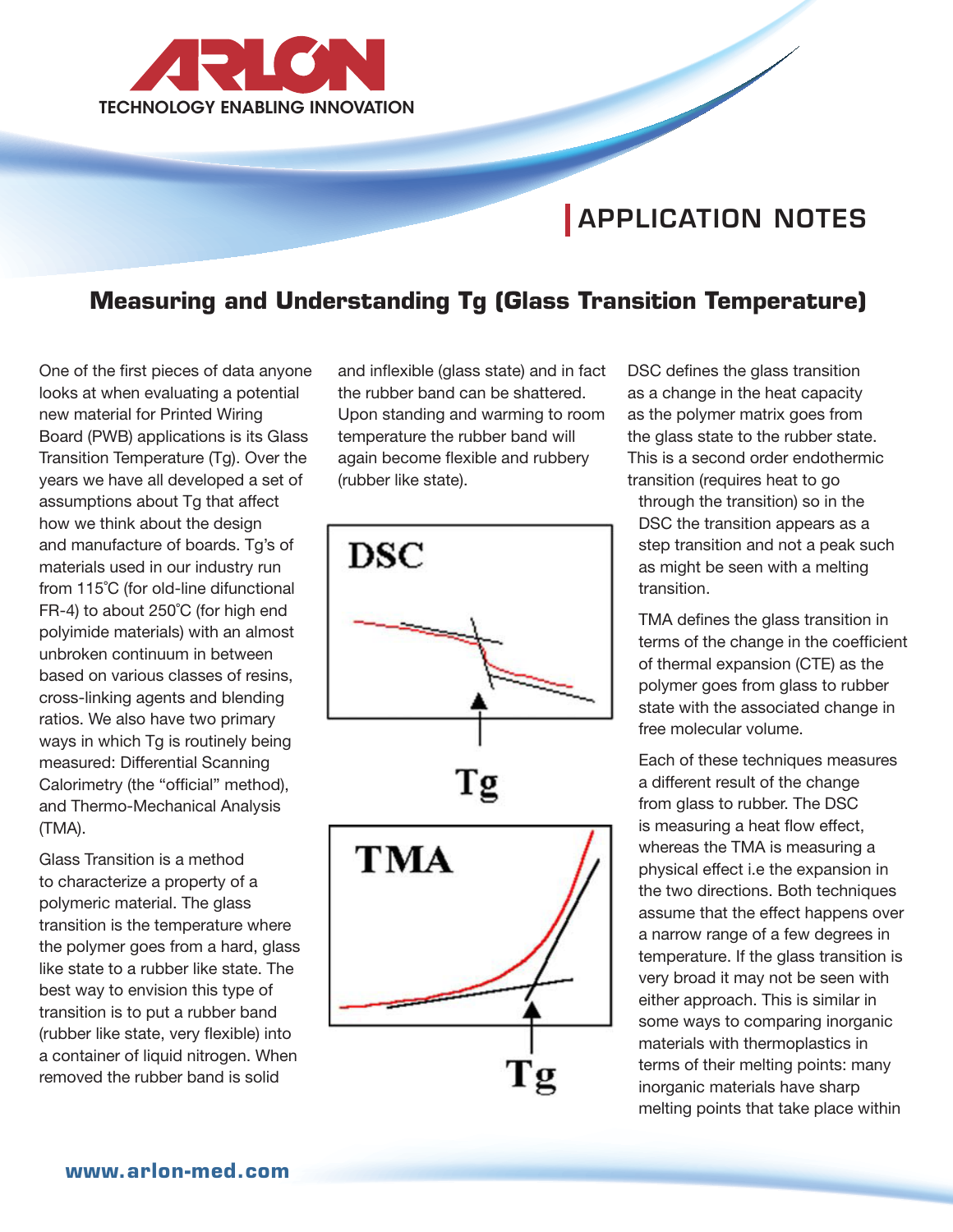a fraction of a degree of temperature, while most polymers have a much wider melting range depending on the distribution of their molecular weight. Since thermosetting (crosslinked) resins such as the epoxies that are commonly used in our industry do not have melting points, we look at Tg as a measure of change of state, but like their thermoplastic brethren, thermoset resins for a variety reasons of do not all have sharp Tg transitions.

The DSC and TMA often give results that differ from one another by 5-10°C when used to test a polymer. Moreover, some polymers are more amenable to DSC (epoxies for instance) or to TMA (i.e. some of the first generation polyimides such as Kerimid 601), because the transition is easier to observe using one technique over the other. For example if a polymer has a very large CTE above the glass transition, the polymer may be easier to test with the TMA than with the DSC, where the glass transition may be almost invisible because it is very broad or does not absorb an amount of heat easily detectable by the DSC.

## Points to ponder:

- 1. DSC is the classic and "official" way to determine Tg even though in some cases there are polymeric materials that do not exhibit a sharp Tg by DSC.
- 2. Tg and Melt Point are distinctly separate phenomena and even when looking at thermoplastic materials such as are part of many laminates (PPO, PPE) their Tg's should not be construed as being melt points and vice-versa.

PTFE for instance has a minor second order crystalline transition at about 19˚C that results in a minor hiccup in the curve of dielectric constant vs. temperature, but is neither a melt point nor a real Glass Transition.

3. Most polymers have Tg's but technically its measurement depends on a crystalline transition so if a polymer is largely or totally amorphous in nature it may not have (or readily exhibit) a Tg.

The traditional wisdom concerning Tg is that higher Tg's confer several distinct benefits in a resin system:

- The higher the Tg, the lower the total amount of Z-direction movement when a PWB is heated (either in use or during process steps such as solder reflow). This translates into reduced stress on plated through holes (PTH's) during processing, reduced risk of hidden or intermittent PTH defects, and therefore better board reliability.
- The higher the Tg the less likely it will be that rework will result in pads or lines detaching from the surface of the PWB. This was a major reason for using polyimide on almost all military PWB's for many years where field repairs were often important. (This is true!)
- The higher the Tg the less measling (separation of resin from glass weave at the knuckles believed due to differential expansion of the glass vs. the resin) will be experienced. (This is true!)

• The higher the Tg the better will be the long term thermal stability of a material. (This unfortunately is not necessarily true -- See "The Ups and Downs of Continuous Operating Temperature in the July 2001 Newsletter.)

The question of plated through hole reliability and CTE(Z) is more complicated than being simply a roughly linear function of Tg. That would be OK and works out reasonably if you are always comparing PWB's with the same construction, fabric reinforcement and resin content, all of which contribute in some way to the CTE values.

And it is a mistake to equate thermal stability with Tg because the two involve totally different phenomena. The most thermally stable epoxy we ever used was in the old 1102 Burn-In material that we sold for many years until operating temperatures started making demands on it that were beyond its capability. Yet its Tg was only about 105˚C. Because it had very low levels of flame retardant it didn't have the tendency to decompose when heated.

### So What Do We Need Tg for?

Firstly, it is a good check to make sure that your PWB's are cured to the proper level. Using Tg as a guideline will quickly detect severe undercure and allow a process to be tweaked to ensure boards with good mechanical integrity.

Secondly, it is a good first order indicator of resistance to process temperatures. As you go to thicker and thicker boards (12 layer MLBs and up) higher temperature resins do provide improved measling resistance and more reliability of PTH's through thermal cycling. In addition if newer lead-free solders do settle in at higher temperatures than the current systems, higher temp materials will provide an added margin of safety.